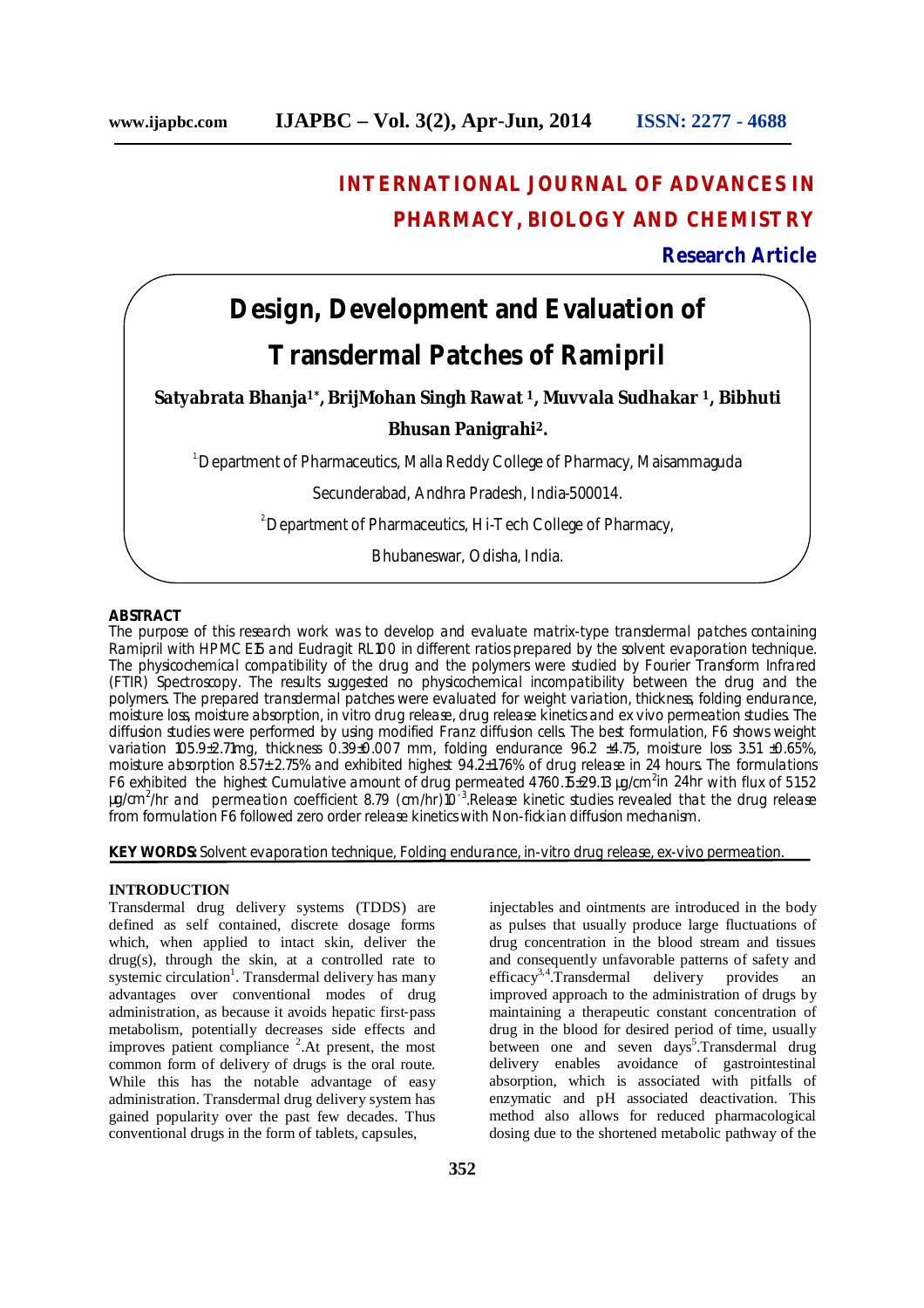transdermal route versus the gastrointestinal pathway  $6,7$ . The transdermal drug delivery system permits constant dosing rather than the peaks and valleys in medication level associated with orally administered medication. Patients often forget to take their medicine, and even the most faithfully compliant get tired of swallowing pills, especially if they must take several each day  $8$ ,<sup>8</sup>

Drug like Ramipril has been selected as model drug because the drug shows promising pharmacokinetics and physicochemical properties required for novel control release dosages. Ramipril is a prodrug and is converted to the active metabolite Ramiprilat by liver esterase enzymes, is an angiotensin-converting enzyme (ACE) inhibitor, used to treat hypertension and congestive heart failure.Ramipril has low Molecular weight of 416.5, low bioavailability of 28- $30\%$  and half life of 13-17 hours  $10$ . Thus, it was considered as a potential drug for transdermal drug delivery. The objective of the present research work is to formulate and evaluate transdermal patch containing Ramipril as a drug using different ratio's of polymers to avoid hepatic first pass metabolism and to increase bioavailability and to minimize the frequent dosing of the drug.

### **MATERIALS AND METHODS**

#### **Materials:**

Ramipril was a gift sample from Dr Reddys Laboratories, Hyderabad. HPMC E15 and Eudragit RL 100 were purchased from S.D. Fine chem. Ltd, Mumbai. Polyethylene glycol-400 was purchased from Yarrow chemicals ltd, Mumbai. Dimethyl sulphoxide was a gift sample from Central Drug House, Mumbai. All other reagents used were of analytical grade.

#### **Pre-formulation studies:** Determination of solubility of Ramipril<sup>11</sup>

Solubility studies were performed according to Higuchi- Connor's method. An excess amount of ramipril was weighed into conical flasks which contain 10 ml methanol, distilled water. The samples were sonicated for 24 hrs at room temperature, there after; the samples were placed on a shaker, agitated at room temperature for 48 hrs. Subsequently, the suspensions were filtered through a whatmann filter paper. The filtrate was suitably diluted and analyzed spectrophotometrically at a wavelength of 376 nm using a spectrophotometer**.** 

#### **Drug –Excipient Compatibility study**<sup>12</sup>

This was carried out by FTIR analysis of the pure drug (Ramipril) and polymer mixtures used in formulations to study the possible interaction between drug and polymers. The pure drug, and a mixture of drug with the polymers were mixed separately with IR grade KBr in the ratio of 100:1. The base line correction was done using dried KBr. Infrared spectra of the mixture were taken over a wave number range of 4000-400 cm<sup>-1</sup>. Also the infrared spectra of the drug and polymers were run individually. Then it was investigated for any possible interaction between polymer and drug.

#### **Formulation of transdermal patch: 13**

In the present study, drug loaded transdermal patchs of ramipril were prepared by solvent evaporation method. Weigh accurate quantity of HPMC E15 and Eudragit (polymers) and Ramipril (drug) in the beaker and mix well. Dissolve the above mixture in the solution of methanol and to this solution, a measured volume of Dimethylsulpoxide (permeation enhancer) and poly ethylene glycol (plasticizer) should be added and stirred well. This solution was allowed to for 10min without disturbing until clear solution is formed. This solution is poured slowly in the center of the Petri dish which is previously lubricated with glycerin to prevent sticking. To control the evaporation of solvent the funnel should be inverted on the Petridish and allow to evaporate in the room temperature for 24hrs The films were cut into small patches containing equivalent of 5mg of the drug per patch.

#### **Evaluation of transdermal patches**

The physicochemical evaluation of transdermal patches of Ramipril was done by using the following evaluation methods.

#### **Weight variation**<sup>14</sup>

The patches were subjected to weight variation by individually weighing three randomly selected patches and average weight of three patches was found such determinations were carried out for each formulation.

#### **Thickness**<sup>15</sup>

The thickness of transdermal patches was measured at three different places using a screw gauge and the mean values were calculated.

#### **Drug content** <sup>16</sup>

To determine the drug content, the patch was placed in a 100 ml volumetric flask containing pH 6.8 phosphate buffer and sonicated and the sample was filtered and analysed by UV spectrophotometer at 376 nm.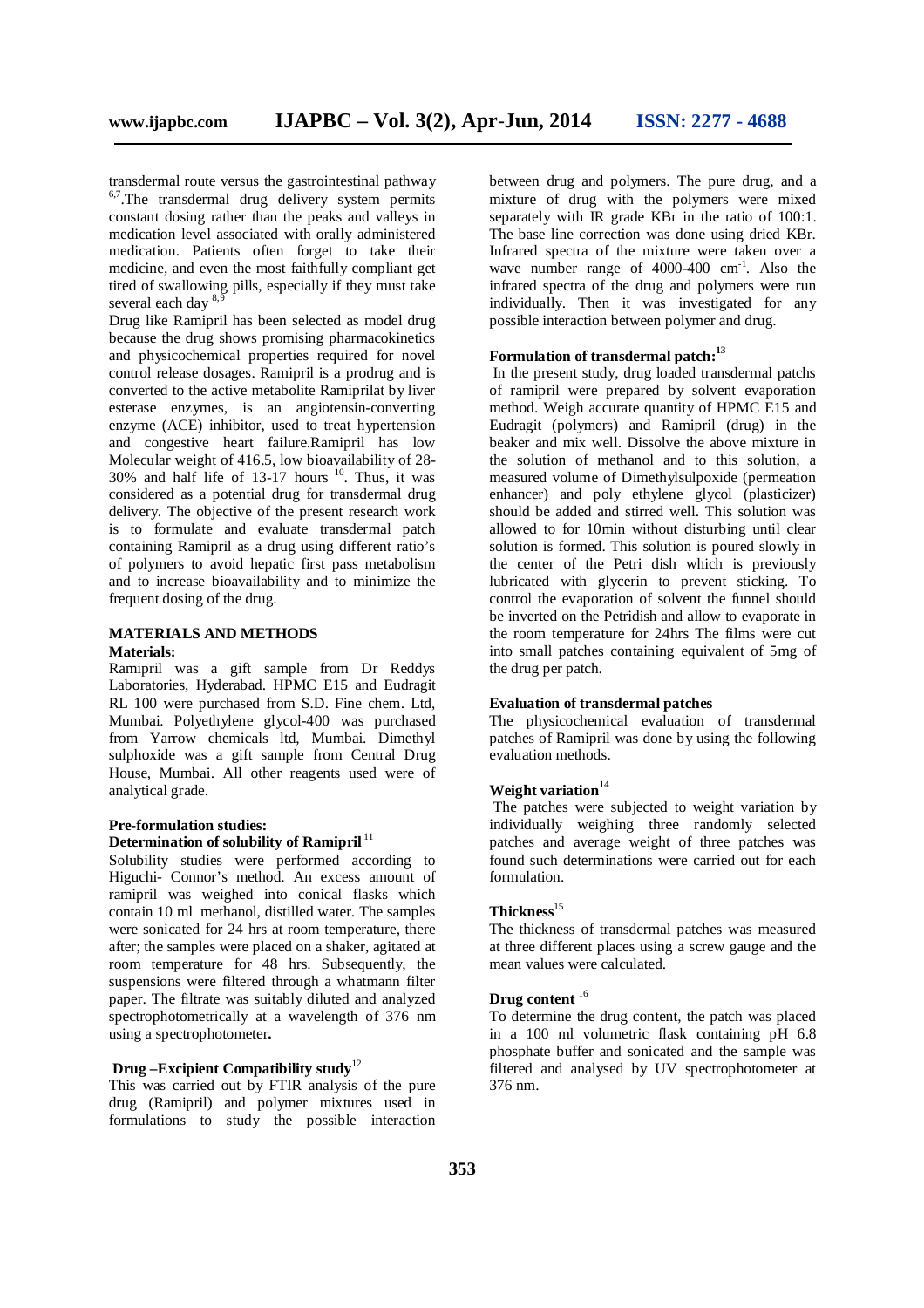#### Folding endurance<sup>17</sup>

Folding endurance was measured manually for the prepared patches. The patches were repeatedly folded at the same place till it broke. The number of times the patches could be folded at the same place without breaking gave the value of folding endurance.

#### **Percentage moisture loss** <sup>18</sup>

The patches were weighed accurately and placed in a desicator containing calcium chloride at room temperature for 24hr. Then the final weight was noted when there was no further change in the weight of individual patch. The percentage of moisture loss was calculated as difference between initial and final weight with respect to final weight.

% Moisture  $\text{Loss} =$ 

[Initial weight- Final weight/ Final weight]  $\times$ 100

#### Percentage moisture absorption<sup>19</sup>

The patches were weighed accurately and placed in the desiccators containing 100ml of saturated solution of aluminum chloride, which maintains 84 % relative humidity. After 3 days, the patches were taken out and weighed. The percentage moisture absorption was calculated using the following formula. % Moisture Uptake =

[Final weight- Initial weight/ initial weight]  $\times$ 100

### *In- vitro* **drug release studies** <sup>20</sup>

*In-vitro* skin permeation studies were performed by using a modified Franz diffusion cell with a receptor compartment capacity of 25 ml. The synthetic cellophane membrane was mounted between the donor and receptor compartment of the diffusion cell. The formulated patches were cut into size of  $4 \text{ cm}^2$ and placed over the drug release membrane and the receptor compartment of the diffusion cell was filled with phosphate buffer Ph 6.8.The whole assembly was fixed on a magnetic stirrer, and the solution in the receptor compartment was constantly and continuously stirred using magnetic beads at 50 rpm the temperature was maintained at  $37 \pm 0.5$  °C. The samples of 2 ml were withdrawn preset time points up to 24 hrs, analyzed for drug content spectrophotometrically at 376 nm against blank. The receptor phase was replenished with an equal volume of phosphate buffer at each time of sample withdrawal.

#### *Ex-vivo* **permeation studies<sup>21</sup>**

Franz diffusion cell was used for *ex-vivo* permeation studies. Excised rat abdominal skin was mounted between the compartments of the diffusion cell with stratum corneum facing the donor compartment. The stratum corneum side of the skin was kept in intimate contact with the transdermal patch under the test. The receiver compartment contained 25 ml of pH 6.8 phosphate buffer, stirred with a magnetic stirrer at a speed of 50 rpm. The whole assembly was kept on a magnetic stirrer and study was conducted at  $37 \pm 0.5$  ${}^{0}C$ . The amount of the permeated drug was determined by removing 2 ml at preset time points up to 24 hrs and replacing with an equal volume of fresh medium. The absorbance was measured at 376 nm spectrophotometrically. The cumulative amount of drug permeated was calculated and plotted against time.

#### **Determination of permeation parameters Flux(J)**

Flux is defined as the amount of material flowing through a unit cross-sectional area in unit time. The flux  $(\mu g/cm^2/hr)$  of Ramipril was calculated from the slope of the plot of the cumulative amount of drug permeated per  $cm<sup>2</sup>$  of skin at a steady state against the time using linear regression analysis.

#### **Permeability Coefficient (P)**

Permeability coefficient is the velocity of drug passage through the membrane. The permeability coefficient (Pc) was calculated by dividing the flux by the initial drug load (C)

#### $Pc = Jss/C$

 Where Jss is the steady state flux and C is the concentration of drug in the patch.

#### **Drug Release kinetics** <sup>22</sup>

Various models were tested for explaining the kinetics of drug release. To analyze the mechanism of the drug release rate kinetics of the dosage form, the obtained data were fitted into Zero order, First order, Higuchi, model and Korsmeyer-Peppas release model.

#### **Zero order release rate kinetics**

To study the Zero-order release kinetics the release rate date are fitted to the following equation.

$$
\mathbf{F} = \mathbf{K} \mathbf{t}
$$

Where 'F' is the fraction of drug release, 'K' is the release rate constant and't' is the release time.

When the data is plotted as cumulative percent drug release versus time, if the plot is linear then the date obeys Zero-order release kinetics, with a slope equal to  $\overline{K}$ .

#### **First order release rate kinetics**

The release rate date are fitted to the following equation

 $Log (100-F) = kt$ 

A plot of log % drug release versus time is linear.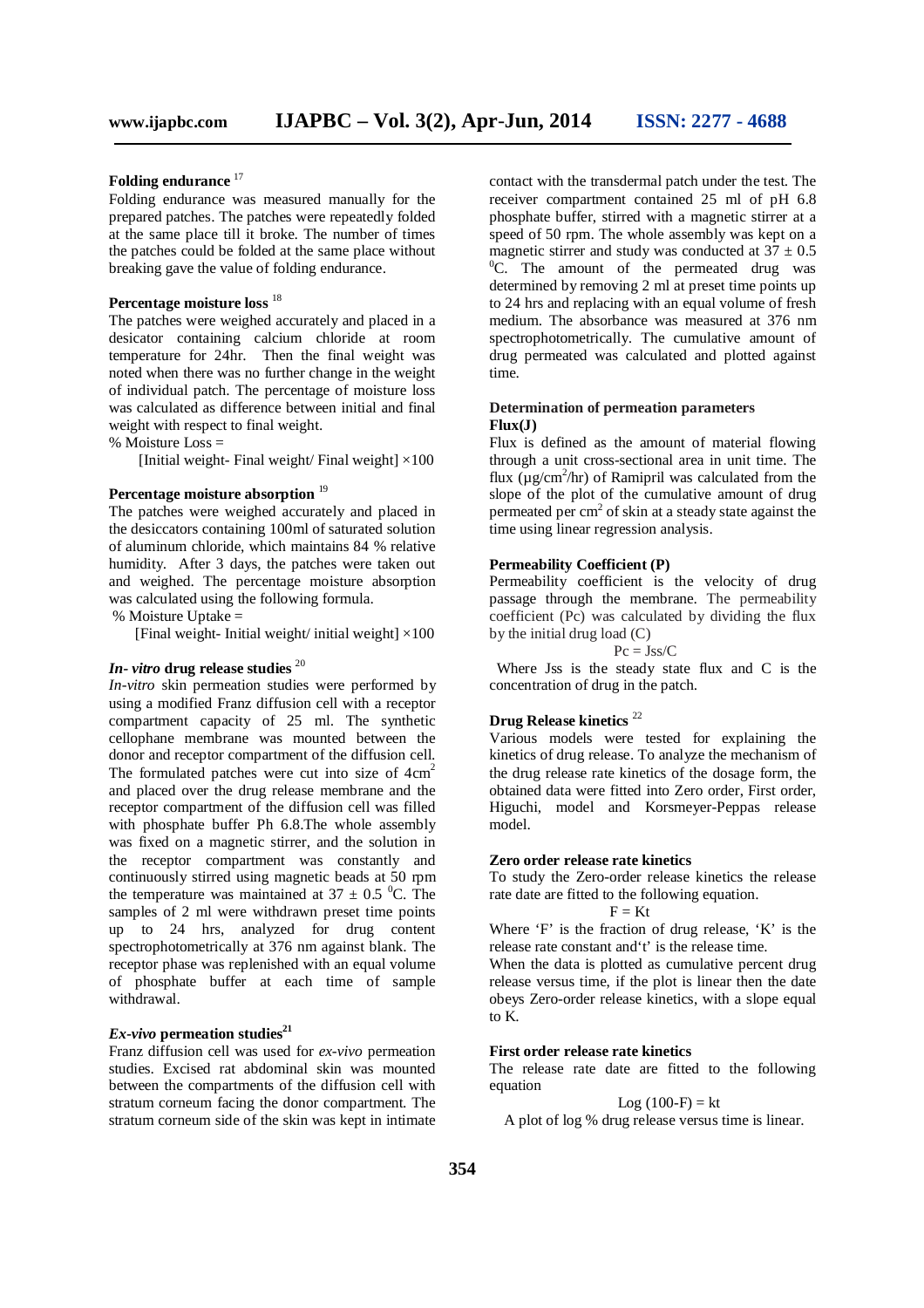#### **Higuchi release model**

To study the Higuchi release kinetics, the release rate data was fitted to the following equation.

 $F = K.t.$ 

Where, 'F' is the amount of drug release, 'K' is the release rate constant, and 't' is the release time.

When the data is plotted as accumulative drug released versus square root of time, yields a straight line, indicating that the drug was released by diffusion mechanism. The slope is equal to 'K'.

#### **Korsmeyer- Peppas release model**

#### $\overline{M}$ t / M∞ = K t<sup>n</sup>

Where, Mt / M $\infty$  is the fraction of drug release, 'K' is the release constant,'t' is the release time, 'n' is the diffusional exponent for the drug release that dependent on the shape of the matrix dosage form.When the data is plotted as Log of released versus Log time, yields as straight line with a slope equal to 'n' and the 'K' can be obtained from Y– intercept.

#### **RESULTS AND DISCUSSION Determination of solubility**

The solubility of Ramipril was determined and found to be 0.418 mg/ml in 6.8 pH phosphate buffer.

#### **Compatibility studies:**

The incompatibility between the Drug and Excipients were studied by FTIR spectroscopy. The spectral data of pure drug and various drug-excipient mixtures are presented in Fig.01-03. The results indicate that there was no chemical incompatibility between drug and excipients used in formulation

#### **Evaluation studies of Ramipril transdermal Patches.**

The ramipril transdermal patches has been developed by using with HPMC E15, Eudragit RL100 and polymeric blend (HPMC E15 and Eudragit RL100). The results of the prepared patches has been illustrated briefly as follows.

#### **Weight Variation**

Weight variation for all the formulations (F1-F6) were found to be 108.5±2.96 mg, 102.6±2.93mg, 104.8±1.45mg, 105.7±1.86mg,104.7±1.96mg and 105.9±2.71mg respectively. The results are shown in Table 02.

#### **Thickness**

In thickness variation test, thickness variation values of the formulations (F1-F6) prepared with HPMC E15, Eudragit RL 100 are 0.61±0.04mm, 0.30±0.04mm, 0.47±0.00mm,0.42±0.04mm,  $0.35\pm0.06$  mm and  $0.39\pm0.03$  mm. The results are shown in Tables 02**.**

#### **Folding endurance**

The folding endurance numbers of formulations (F1- F6) prepared with HPMC E15, Eudragit RL100 are 148.2±4.55, 60±4.09, 80.8±4.49, 108.5±6.21,  $82.5\pm3.65$  and  $96.2\pm4.73$ . Highest folding endurance number in case of was shown of formulation F1 due to its more hydrophilic nature. The folding endurance numbers decreased with decrease in HPMC E15 concentration. This data revealed that the patches had good strength along with good flexibility. The results are shown in the Table 02.

#### **Estimation of drug content.**

The drug content of formulations (F1-F6) has in the range of  $5.76 \pm 0.03$  mg to  $5.92 \pm 0.02$  mg. The results of content uniformity indicated that the drug was uniformly dispersed in all transdermal patches as evidenced by low S.D values. The results of drug content for formulations (F1-F6) are shown in Table 02.

#### **Moisture absorption and Moisture loss study**

The moisture absorption and moisture loss of formulations F1 to F6 is  $(15.55 \pm 2.07\% , 6.08 \pm 0.52\% )$ ,  $(6.16\pm1.34\%$ ,  $2.03\pm0.39\%$ ), and  $(8.41\pm2.12\%$ , 1.99±0.54%)(9.75±1.06%, 4.51±0.43**%)**, (7.44±1.46%, 2.70±0.61%) and (8.57±2.25**%,** 3.51±0.65**%)** respectively. The results revealed that the moisture absorption and moisture loss was found to decrease due to the different concentration of hydrophilic polymer HPMC E15and Eudragit RL100.The small moisture content in the formulations help them to remain stable. The results of moisture absorption and moisture loss studies were shown in Table 02 and Fig 4.

#### *In- vitro* **drug release studies from Ramipril transdermal Patches**

Formulation (F6) exhibited highest 94.2±1.76% of drug release in 24 hours, which were significantly different compared to the lowest values observed with the formulations  $(F3)$  71.7 $\pm$ 1.61% in 24hr. In the present study it was observed that the concentrations of hydrophilic polymer (HPMC E15) increased with decreased Eudragit RL100 in this formulation, the complete drug release was found to be increased  $94.2 \pm 1.76\%$  in 24 hours. The release profiles of Ramipril from transdermal patches (Formulation F1-F6) are shown in the Fig 5.

#### **Drug release kinetics:**

The *In-vitro* drug release results of formulations (F1- F6) were fitted into various kinetic models - Zero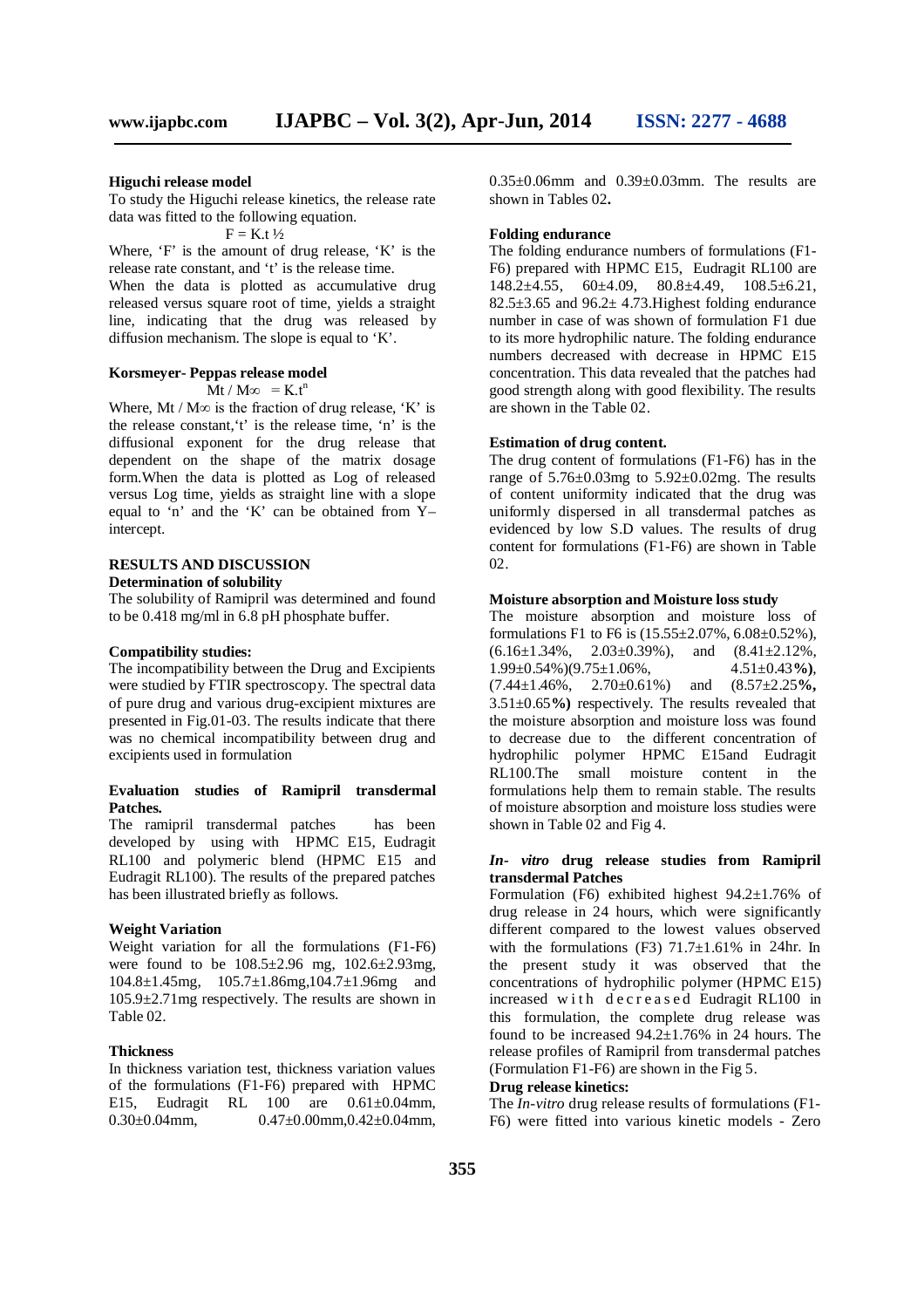order, First order, Higuchi model and Peppas model. Release kinetic studies revealed that the drug release from formulation F6 followed zero order release kinetics with Non-fickian diffusion mechanism. The results are shown in the Table 03.

#### *Ex-vivo* **permeation studies through rat abdominal skin from Ramipril transdermal patch**

The formulations F6 exhibited the highest Cumulative amount of drug permeated  $(\mu g/cm^2)$ 4760.15±29.13 in 24hr.The formulation F6 exhibited greatest flux of 51.52  $\mu$ g/cm<sup>2</sup>/hr respectively with permeation coefficient 8.79 (cm/hr) $10^{-3}$ . The results are shown in Table 04.

#### **CONCLUSION**

The prepared transdermal patches were evaluated for their physiochemical characteristics such as physical

appearance, weight uniformity, thickness, folding endurance; moisture content, drug content were suitable. The polymer drug interaction study did not show any incompatibility. The formulations F6 exhibited the highest Cumulative amount of drug permeated  $4760.15 \pm 29.13$  µg/cm<sup>2</sup>in 24hr with flux of 51.52  $\mu$ g/cm<sup>2</sup>/hr and permeation coefficient 8.79  $(cm/hr)10^{-3}$ . So the results indicates that ramipril transdermal patches can be suitable for sustain release over a period of 24 hrs for the management of hypertension.

#### **ACKNOWLEDGEMENT:**

The authors thank the management and principal of Malla Reddy College of Pharmacy, Hyderabad, for providing various facilities to complete the work and my deep greatness to Dr Reddys Laboratories, Hyderabad, India for provided Ramipril as gift sample.

| Formulation chart of Ramipril Transdermal patches (F1-F06) |                          |              |                          |                          |         |         |
|------------------------------------------------------------|--------------------------|--------------|--------------------------|--------------------------|---------|---------|
| Name of the ingredients                                    | <b>Formulation code</b>  |              |                          |                          |         |         |
|                                                            | F1                       | F2           | F3                       | F4                       | F5      | F6      |
| Ramipril (mg)                                              | 50                       | 50           | 50                       | 50                       | 50      | 50      |
| HPMC E15 (mg)                                              | 500                      | 250          |                          |                          |         |         |
| EUDRGIT RL100(mg)                                          | $\overline{\phantom{a}}$ |              | 500                      | 250                      |         |         |
| HPMC E15: ERL100(mg)                                       | $\overline{a}$           |              | $\overline{\phantom{0}}$ | $\overline{\phantom{a}}$ | 150:300 | 300:150 |
| DMSO (ml)                                                  | 1                        | $\mathbf{1}$ | 1                        | $\mathbf{1}$             | 1       | 1       |
| <b>PEG400 (ml)</b>                                         | 18                       | 18           | 18                       | 18                       | 18      | 18      |
| <b>Methanol</b><br>(ml)                                    | 5                        | 5            | 5                        | $\mathfrak{F}$           | 5       | 5       |

**Table-01 Formulation chart of Ramipril Transdermal patches (F1-F06)**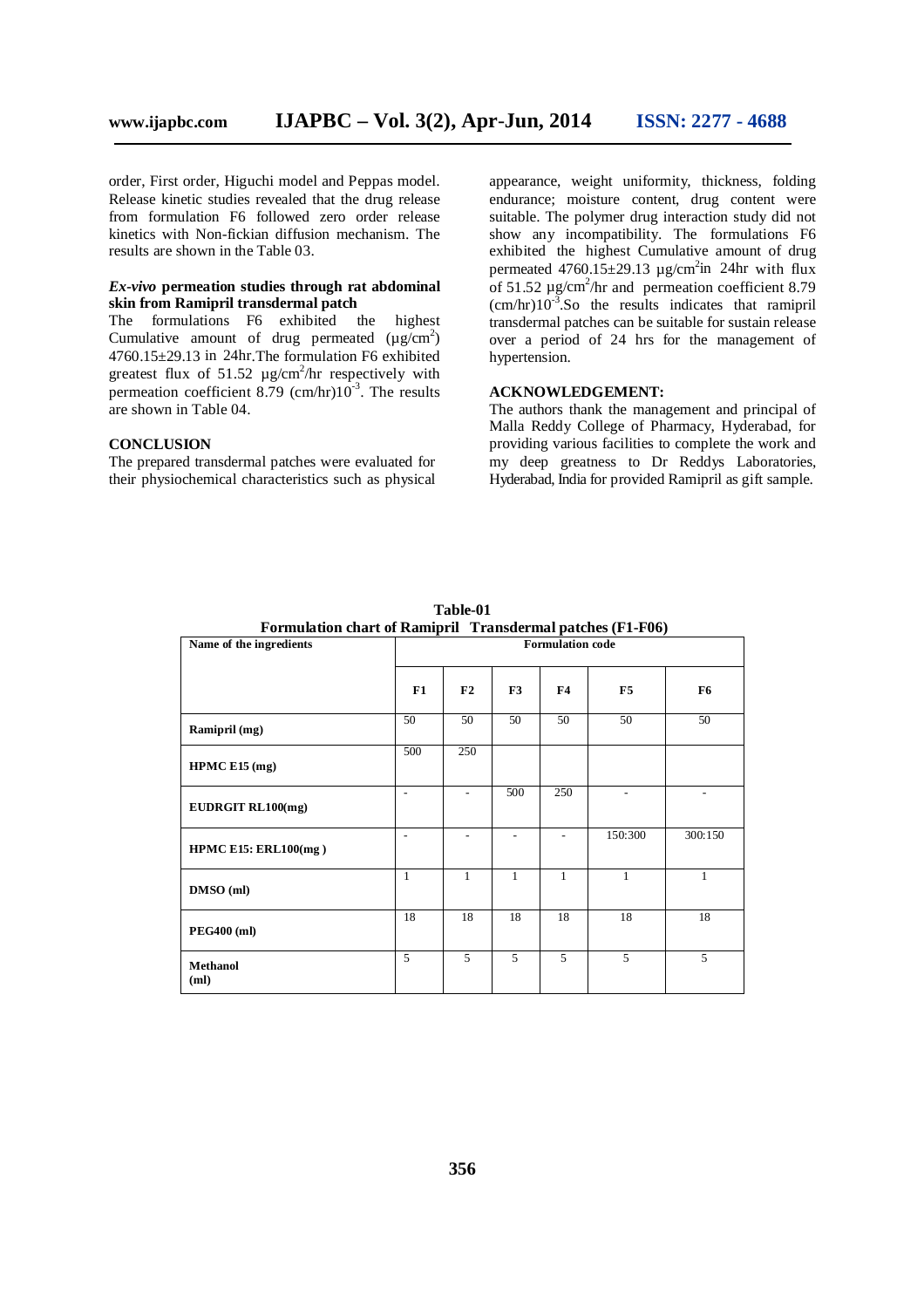÷,

| Table-02                                                       |  |  |  |  |  |  |  |
|----------------------------------------------------------------|--|--|--|--|--|--|--|
| Evaluation parameters of Ramipril Transdermal patches (F1-F06) |  |  |  |  |  |  |  |
|                                                                |  |  |  |  |  |  |  |

| <b>Formulation code</b>             | F1               | F2               | F3               | F4               | F <sub>5</sub>   | F6               |
|-------------------------------------|------------------|------------------|------------------|------------------|------------------|------------------|
| Weight variation(mg)                | $108.5 \pm 2.96$ | $102.6 \pm 2.93$ | $104.8 \pm 1.45$ | $105.7 \pm 1.86$ | $104.7 \pm 1.96$ | $105.9 \pm 2.71$ |
| Thickness(mm)                       | $0.61 \pm 0.04$  | $0.30 \pm 0.04$  | $0.47 \pm 0.06$  | $0.42 \pm 0.04$  | $0.35 \pm 0.03$  | $0.39 \pm 0.07$  |
| <b>Folding endurance</b>            | $148.2 \pm 4.55$ | $60+4.09$        | $80.8 \pm 4.49$  | $108.5 \pm 6.21$ | $82.5 \pm 3.65$  | $96.2 \pm 4.73$  |
| Drug content(mg)                    | $5.87 \pm 0.046$ | $5.84 \pm 0.049$ | $5.88 \pm 0.051$ | $5.88 \pm 0.044$ | $5.92 \pm 0.028$ | $5.76 \pm 0.037$ |
| <b>Moisture</b><br>absorbed $(\% )$ | $15.55 \pm 2.07$ | $6.16 \pm 1.34$  | $8.41 \pm 2.12$  | $9.75 \pm 1.06$  | $7.44 + 1.46$    | $8.57 \pm 2.25$  |
| $Moistureloss(\% )$                 | $6.08 \pm 0.52$  | $2.03 \pm 0.39$  | $1.99 \pm 0.54$  | $4.51 \pm 0.43$  | $2.70 \pm 0.61$  | $3.51 \pm 0.65$  |

**Table 03** *In vitro* **drug release kinetics of Ramipril transdermal patches (F1-F6)**

| <b>Formulation</b> code | Zero order  | Higuchi     | First order | Peppas         |             |
|-------------------------|-------------|-------------|-------------|----------------|-------------|
|                         | ${\bf R}^2$ | ${\bf R}^2$ | ${\bf R}^2$ | $\mathbf{R}^2$ | $\mathbf n$ |
| F1                      | 0.992       | 0.888       | 0.989       | 0.978          | 0.865       |
| F2                      | 0.990       | 0.958       | 0.935       | 0.997          | 0.865       |
| F <sub>3</sub>          | 0.994       | 0.968       | 0.950       | 0.987          | 0.865       |
| F <sub>4</sub>          | 0.993       | 0.934       | 0.965       | 0.970          | 0.733       |
| F <sub>5</sub>          | 0.998       | 0.968       | 0.985       | 0.978          | 0.655       |
| F <sub>6</sub>          | 0.988       | 0.973       | 0.965       | 0.988          | 0.656       |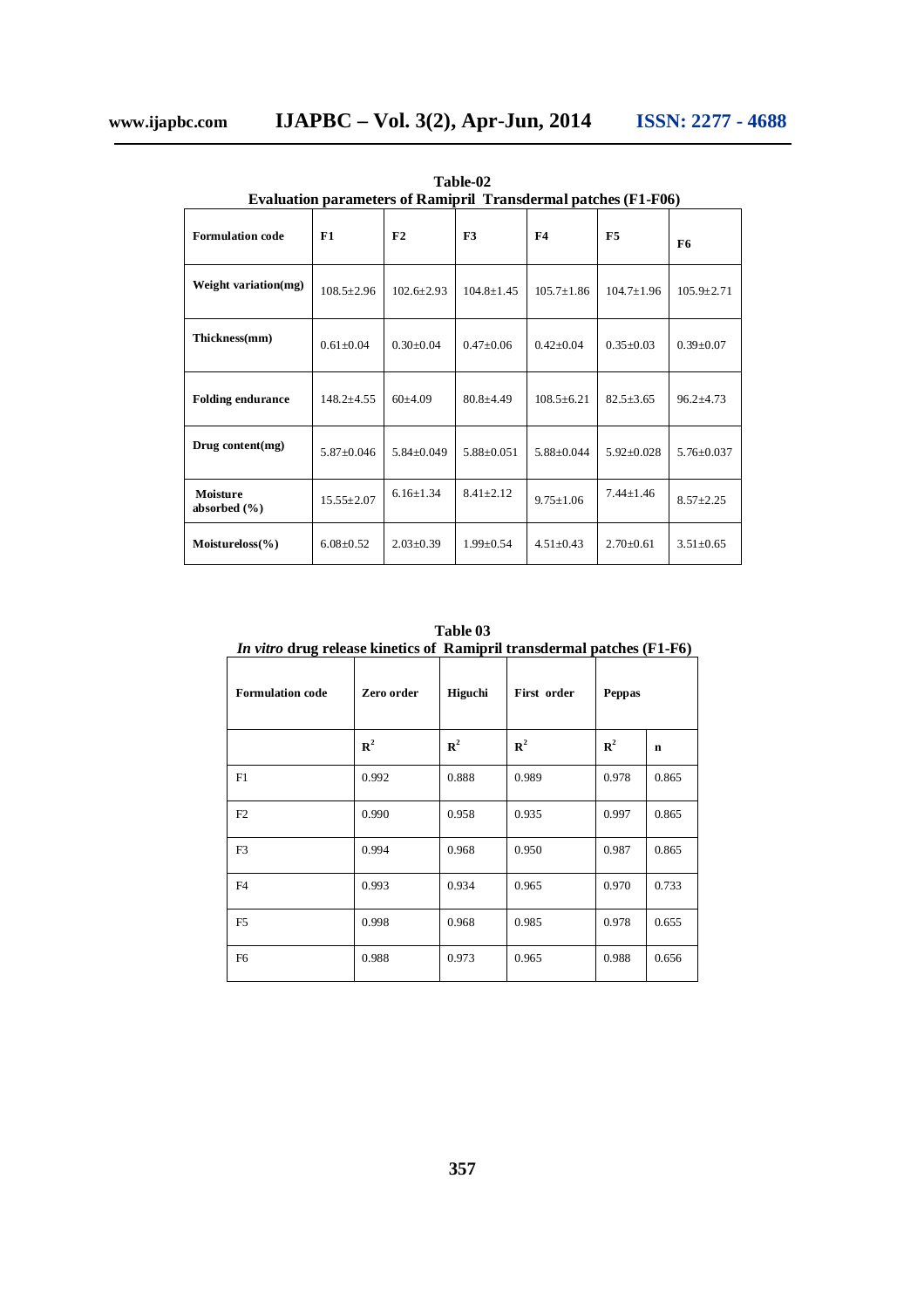| Time (hrs)                                      | abuonniai sinn. An values are presenteu as "incan± $\cup$ .D<br><b>Cumulative amount of drug</b><br>permeated $(\mu g/cm^2)$ |  |  |
|-------------------------------------------------|------------------------------------------------------------------------------------------------------------------------------|--|--|
|                                                 | F <sub>6</sub>                                                                                                               |  |  |
| $\overline{0}$                                  | 0.0                                                                                                                          |  |  |
| $\mathbf{1}$                                    | 383.96±10.34                                                                                                                 |  |  |
| $\overline{2}$                                  | $561.49 \pm 15.18$                                                                                                           |  |  |
| 3                                               | $769.29 \pm 14.78$                                                                                                           |  |  |
| $\overline{4}$                                  | $986.78 \pm 25.56$                                                                                                           |  |  |
| 5                                               | 1233.93±19.87                                                                                                                |  |  |
| 6                                               | 1379.29±26.67                                                                                                                |  |  |
| 8                                               | $1716.53 \pm 20.35$                                                                                                          |  |  |
| 10                                              | 2091.11±17.19                                                                                                                |  |  |
| 12                                              | 2512.38±24.45                                                                                                                |  |  |
| 24                                              | $4760.15 \pm 29.13$                                                                                                          |  |  |
| $Flux(\mu g/cm^2/hr)$                           | 51.52                                                                                                                        |  |  |
| <b>Permeation Coefficient</b><br>$(cm/hr) 10-3$ | 8.79                                                                                                                         |  |  |

**Table 04 Cumulative amount of Ramipril permeated per unit area from Transdermal patch F6 through rat abdominal skin. All values are presented as mean±S.D; n=3.**





**Fig 02: FTIR Spectra of Eudrgit RL100**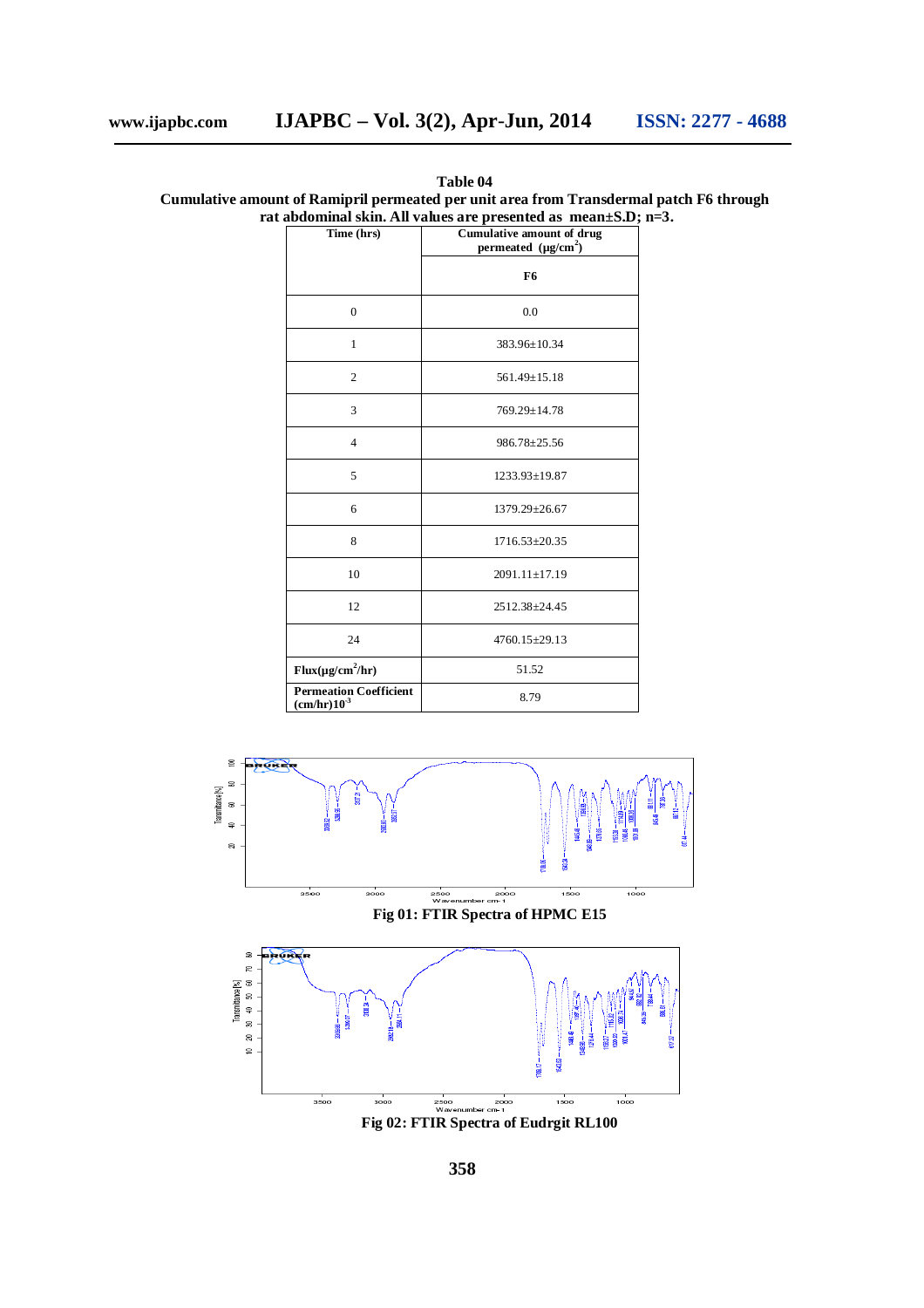

**Fig 03: FTIR Spectra of Ramipril + HPMC E15 + Eudragit RL100**



**Fig.04. Moisture absorbed and Moisture loss of Ramipril transdermal patches (F1-F6). All values are presented as mean±S.D; n=3.**



**Fig 05:** *In vitro* **drug release profile of formulations F1 to F6**